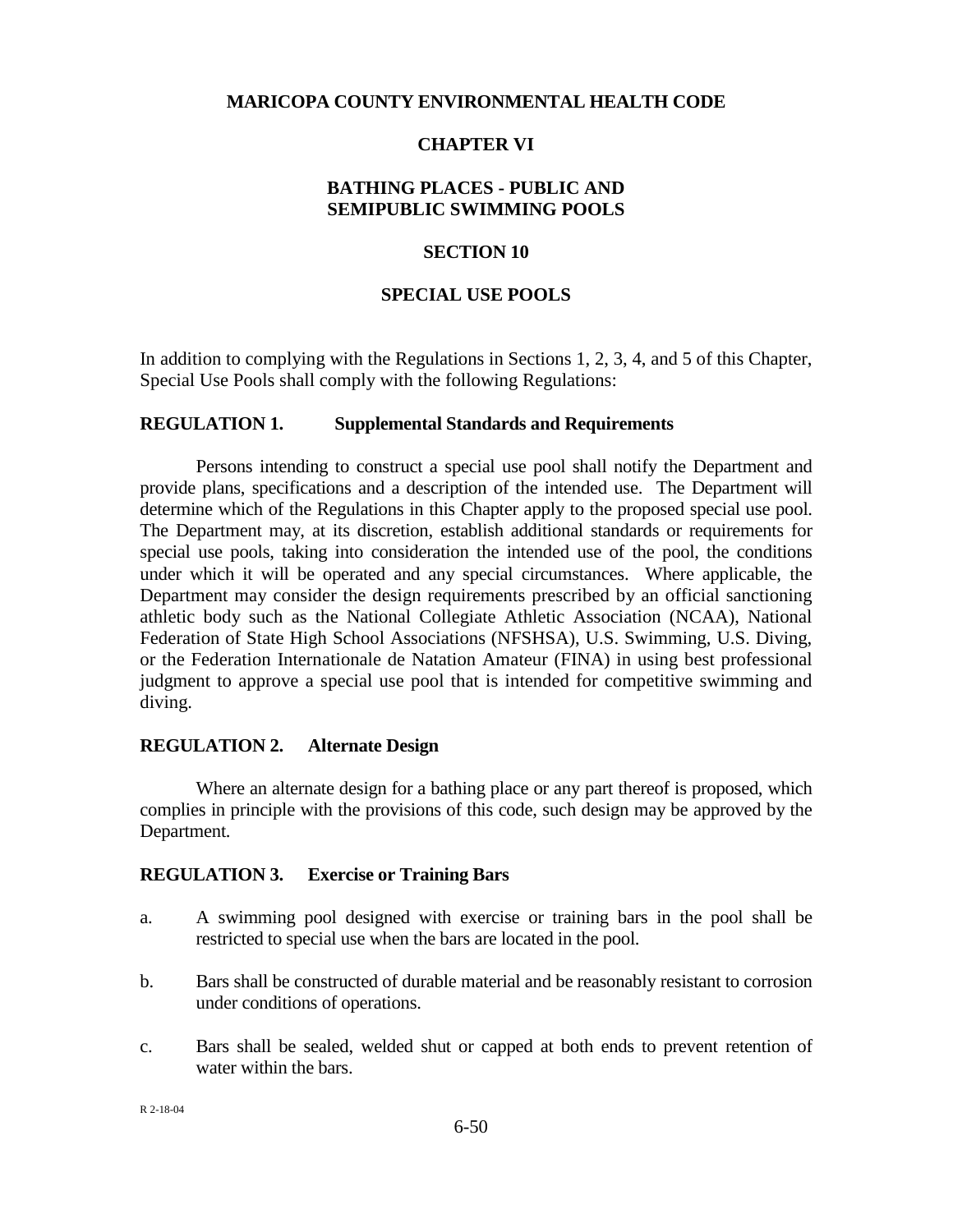- d. Bars may be removable. The bars then shall be wedges anchored in place with a cover plate provided. Watertight anchor plugs (95 percent efficiency) shall be provided when the bars have been removed.
- e. Bars shall extend not more than four (4) inches from the side of the pool into the water.
- f. The clear opening from the inside of the bar to the side of the pool shall not be less than two (2) inches or more than two and one-fourth (2 1/4) inches.

# **REGULATION 4. Ramps**

Where a ramp is to be installed in a swimming pool, the ramp shall be constructed:

- a. Of non-slip material;
- b. With a slope not to exceed one (1) foot in 12 feet;
- c. With a width of at least three (3) feet;
- d. With a level platform at the top and bottom of the ramp;
- e. With at least a three and one-half (3 1/2) feet high guardrail installed on the deck from eight (8) inches beyond where the slope for the ramp terminates and extending the length of the ramp; and
- f. With return(s) to be located on the pool and ramp walls along the length of the ramp.

# **REGULATION 5. Spray Ponds**

- a. All spray ponds shall use potable water.
- b. Spray ponds (semipublic and public) shall comply with code references specified in a., b., c. and d. of this Regulation:
	- (1) Semipublic spray pond regulation stipulated under Chapter VI, Sections 1 through 5 and 7.
	- (2) Public spray pond regulation stipulated under Chapter VI, Sections 1 through 6.
- c. Spray ponds in which water is recycled shall be regulated as a special use pool (Chapter VI, Section 10).
- d. Spray ponds shall:
	- (1) Be made of durable material that is impervious to moisture and retains a non-slip texture that causes no discomfort to bare feet;

R 2-18-04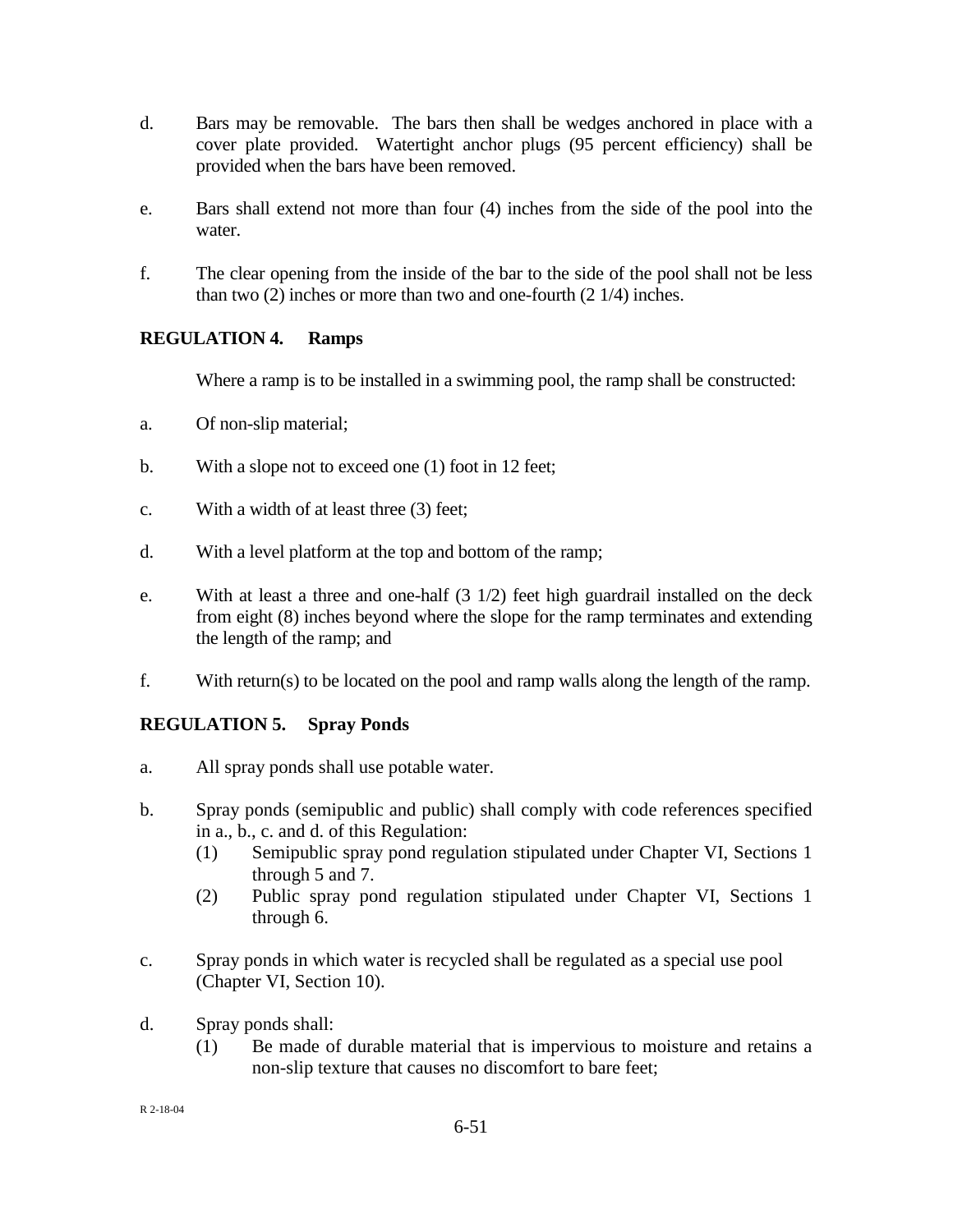- (2) Be completely free of obstructions that may be hazardous to children;
- (3) Have a floor with a maximum slope of one (1) in ten  $(10)$ ;
- (4) Be entirely surrounded by a walkway at least four (4) feet wide, which falls away from the pool or basin edge at a uniform slope of not less than one-fourth (1/4) inch per one (1) foot;
- (5) Have a fence or other barrier with controlled access surrounding the spray pond and walkways to prevent the easy access of non-users and pets; and
- (6) Have a turnover time of no more than one (1) hour.

## **REGULATION 6. Water Features**

The water features listed in this regulation may also be approved by the Department for installation at places other than special use type bathing places when the design and placement of the water feature prevents a hazard to bathers.

- a. In-ground water spray features without floor pod control, including vertical sprays, soft laminar sprays, spray arches, geysers, misters, inverters and similar designs, shall conform to the following:
	- (1) The height of the water column shall not exceed four feet.
	- (2) The holes in the floor fitting shall not exceed 5/16 of an inch.
	- (3) The velocity at the nozzles shall not exceed twenty feet per second.
- b. In-ground water spray features with floor pod control, including vertical sprays, laminar cone sprays, geysers, misters, inverters and similar designs, shall conform to the following:
	- (1) Items 6.a.1. through 3. above.
	- (2) All exposed hardware and any other sharp projections, if they exist, shall be covered to prevent injuries to bathers.
	- (3) The holes in the floor fittings shall not exceed 5/16 of an inch.
- c. Low profile water toys that protrude above the surface of a spray pond that produce flow streams, including dome sprays, spray loops, water cannon, cascading water toys and similar designs, shall conform to the following:
	- (1) The diameter of the piping shall be at least
	- 4 inches to prevent a climbing hazard.
	- (2) All exposed hardware and any other sharp projections, if they exist, shall be covered to prevent injuries to bathers.
	- (3) The water velocity at any nozzle shall be restricted to twenty feet per second.
	- (4) If there are nozzles, they must not stick out in a way that could cause injuries to bathers.
- d. Water toys that protrude above the surface of a spray pond that produce flow streams overhead, including dumping buckets, dumping toys, cascading water domes, raining toys, multiple spray and dumping structures, tunnel sprays, water cannon and similar designs, shall conform to the following:
	- (1) The velocity at the nozzles shall be restricted to twenty feet per second.